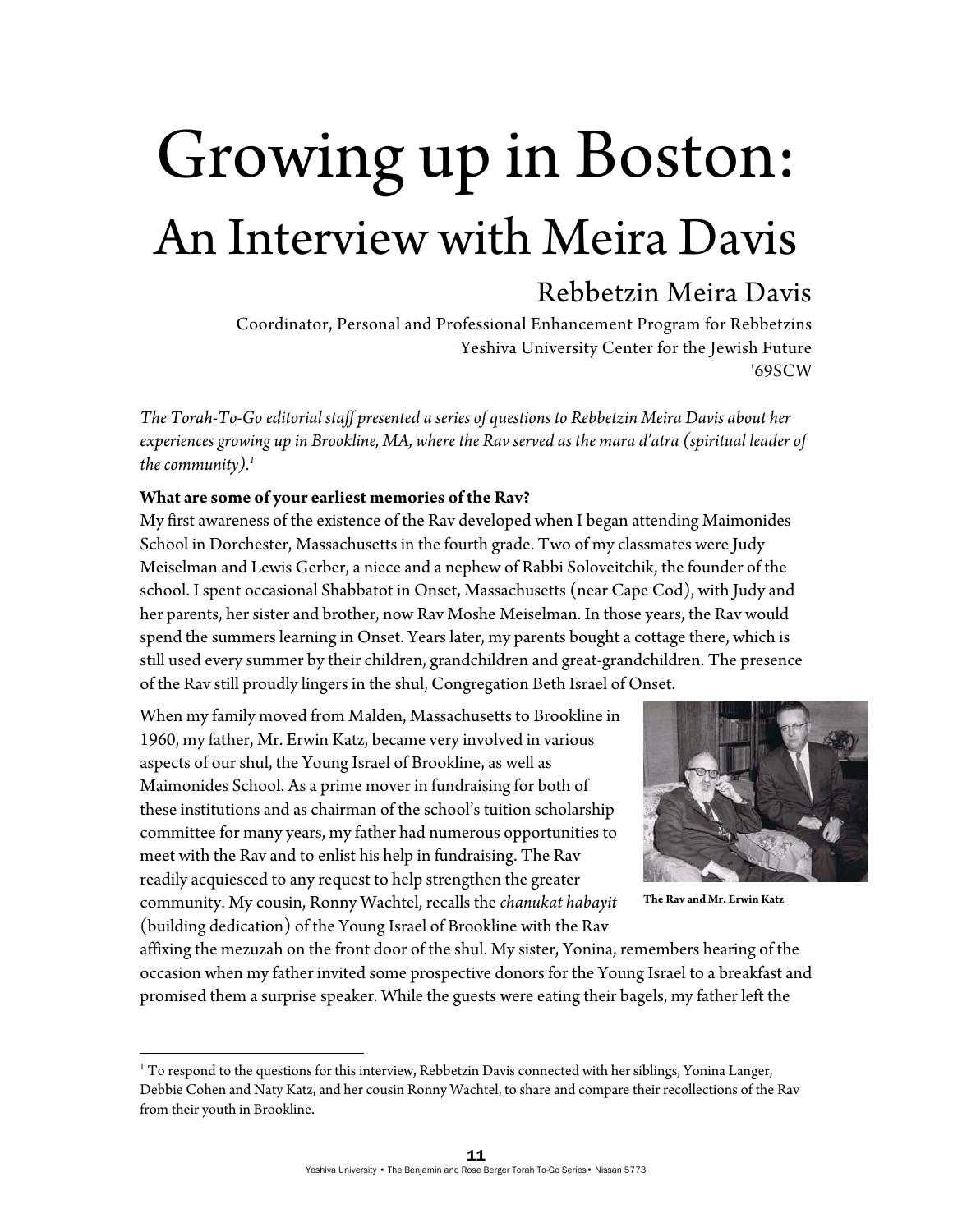shul to pick up the Rav, who addressed the group about the importance of supporting a community synagogue.

We perceived the Rav as the chief rabbi of Boston. In deference to the Rav, the *eruv* in Boston was not built while he was alive. In his earlier years, he was involved with local kashrut issues.

As we grew older, we realized that the Rav's presence and his Torah dominated the Maimonides School, particularly through the teaching of Rabbi Isaiah Wohlgemuth and Rabbi Isaac Simon. The Rav's wife, Dr. Tonya Soloveitchik, was the chairman of the School Committee all the years I was at Maimonides and was succeeded by her daughter, Mrs. Atara Twersky. Our classes were all coed, including Gemara, which both girls and boys studied. Some mornings the Rav would daven with the students' minyan.

Ronny adds: I remember, in the Rav's later years, that whenever I was home in Brookline and would daven at Maimonides on Sunday morning, I would always receive a warm handshake when I approached him after davening.

The connection to the Rav continues in our family. The Rav was the scheduled *mesader kidushin* (officiating rabbi) at all of the Katz children's weddings. (Unfortunately, he was ill the day of our wedding and Rabbi Shlomo Riskin officiated with Rabbi Saul Berman who was the rabbi of the Young Israel of Brookline at that time.) My husband, Eddie Davis, learned in the Rav's *shiur* at Yeshiva University, and received *semicha* from the Rav. My sister-in-law, Amy Katz, spent several years as the Executive Director of the Rabbi Joseph B.Soloveitchik Institute, which was housed at Maimonides School. Her husband, my brother, Naty Katz, who spent his share of time as a student in the office of the principal, Rabbi Moses J. Cohn, is now the Head of School of Maimonides School, very dedicated to preserving and passing on the Torah, philosophy, and teachings of the Rav.

#### **How did the Rav's Torah scholarship influence the community?**

There are two things that come to mind. First, the Motza'ai Shabbat *shiur* that the Rav gave for many years was a highlight of the week for many Boston *baalebatim* (lay people) and the students of local colleges who came to hear him. The Boston *baalebatim* were very loyal and very dear to the Rav and the Rav's *shiur* was the place to be on Motza'ai Shabbat.

Second, for a number of years, the Rav held a Yeshiva University Summer Kollel at the Young Israel of Brookline. Young men would come from New York to spend several weeks studying with the Rav. My mother, Mrs. Lotte Katz, arranged all the housing for every participant. My father single-handedly raised the money to cover the costs of the kollel and made arrangements with Mrs. Irene Loketch to cater all the meals. At my grandson's recent Bar Mitzvah in January, I met a fellow who told me how much he enjoyed the privilege of being part of that kollel and the opportunity to learn with the Rav for few weeks while staying at the home of my sister, Debbie Cohen.

# **Do you, who grew up in Boston, and your husband, Rabbi Eddie Davis, who was a student of the Rav at Yeshiva, have different perceptions of the Rav?**

The question reminds me of the following story. One weekend, when my husband Eddie and I were visiting my parents, Eddie went to his rebbe's Saturday night *shiur* at Maimonides. He saw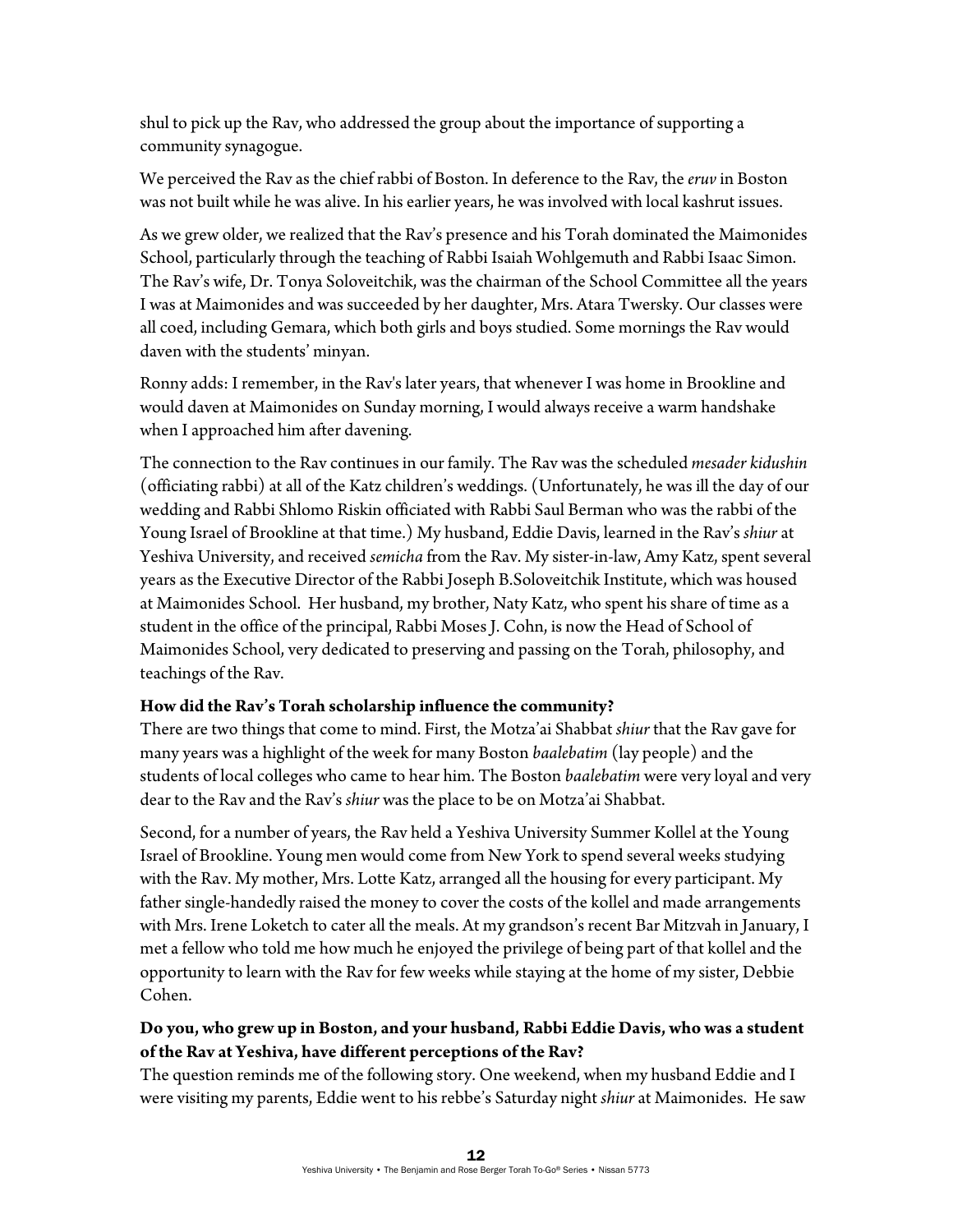how the Rav answered the people's questions gently and with great patience— differently from what he experienced in his YU *shiur.* At YU the Rav demanded that his *talmidim* present wellresearched, precise questions that he would not hesitate to challenge. Sitting among the Boston baalebatim, Eddie asked the Rav a question, not even sure the Rav would realize who he was. The Rav's immediate response: "No, no, no, Davis, no, no!" The Rav clearly recognized him as a *talmid*, not one of the Boston congregants.

My cousin, Ronny, shared with me that he would travel from Malden to Dorchester on Motza'ai Shabbat to attend the Rav's *shiur*, which in those days was delivered in Yiddish. He recalls numerous instances where the Rav was extremely demanding of some of his former *talmidim* when they asked questions during the *shiur*. His responses were not in the least bit "gentle."

The Rav was very close with Dr. Maish and Mrs. Hannah Lightman and their family from out-oftown Lowell, Massachusetts, truly befriending them and bringing them closer to Yiddishkeit. He took them under his wing, making sure that the children's educational and general needs would be met. As a close friend of some of the Lightman children, I was very impressed and in awe of the Rav's personal involvement with their family.

### **What personal anecdotes can you share that give us further insights into the Rav's personality?**

 The Rav's sense of humor was evident in two incidents at my brother's wedding in 1978. A few years earlier, my husband Eddie had asked the Rav for permission to switch his Hebrew pronunciation from *Ashkenazit* to *Sefaradit* to eliminate the confusion between *Ashkenazit* in our home and *Sefaradit* in the school that our children were attending in Richmond, Virginia, where we were living. The Rav agreed. At the wedding, Eddie, recited the final *bracha* of the *Sheva Brachot* in *Sefaradit*. After the chuppah, the Rav remarked to Eddie, "So you moved down South and you developed a southern accent?"



**Wedding of Naty Katz and Amy Herskowitz, September 3, 1978 Left to right: Rabbi Shimon Romm, (Naty's rebbe), Rabbi William Herskowitz, (Naty's father-inlaw), Naty, the Rav, Erwin Katz (Naty's father)** 

- The photographer then set up a photo-op with, the Rav, Rabbi Shimon Romm, the chatan (my brother Naty), our father, and Naty's brandnew father-in-law, Rabbi William Herskowitz, who was a talmid of the Rav and had a warm personal relationship with him for many years. Rabbi Herskowitz turned to the Rav and said, "Rebbe, I have a great picture of you from last Tuesday night's *shiur*." Without missing a beat, the Rav responded, "It's okay Billy, I don't need the picture. I have the original."
- My sister Debbie remembers that when the Rav would come to our home to meet with our father about tuition scholarships for Maimonides students, our mother would offer him a plate of homemade cookies. A photograph of one of these meetings hangs next to my husband's *semicha* on our wall. Debbie also recalls that the Rav would pay a surprise